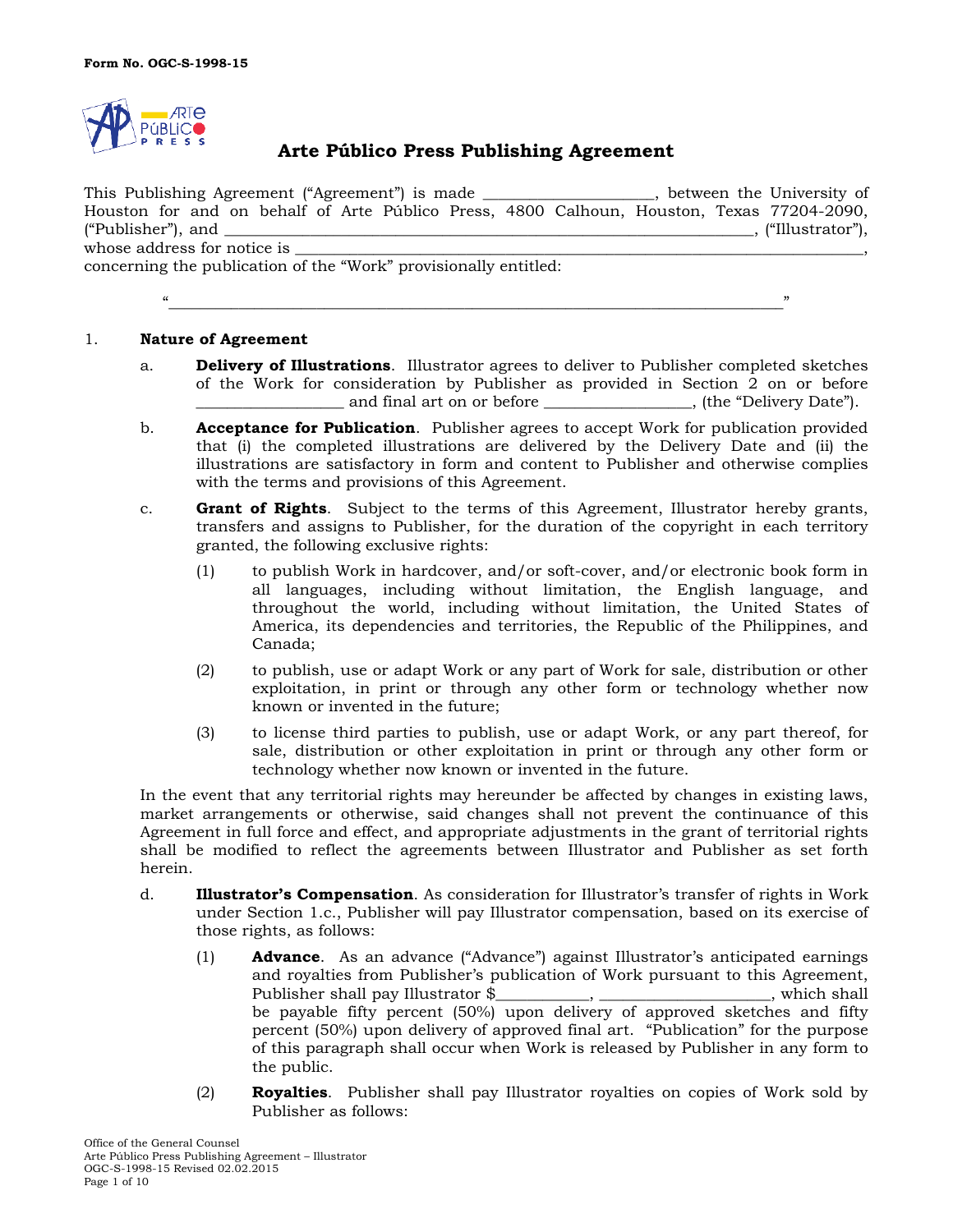- a) **Hardcover and Soft-cover**. On hardcover and soft-cover trade editions sold by Publisher the amount equal to **Example 2** percent (\_\_\_\_%) of the net amount received by Publisher (as defined herein).
- b) **Ebooks**. On E-books prepared and sold by Publisher the amount equal to be percent ( $\frac{\%}{\%}$  of the net amount received by publisher.
- c) **Other Publication or Use**. On the following items sold by Publisher, an amount equal to \_\_\_\_\_\_\_\_\_\_\_\_\_\_\_\_\_\_\_\_\_ percent  $(\_\_\%)$  of the net amount received by Publisher under such license or grant:
	- i. first serial publication rights in a magazine or newspaper before publication of a trade edition;
	- ii. dramatizations or adaptations of Work on the stage, via motion picture, radio, and television or for home video (including, but not limited to CDs, DVDs, films, animated films, video cassettes, and video disks);
	- iii. dramatizations or adaptations of Work via audio recordings;
	- iv. commercial exploitation;
	- v. book club and mail order continuity series;
	- vi. reprint editions, including, but not limited to, large print, hardcover and soft-cover;
	- vii. second serial publication in a magazine or newspaper after publication of the trade edition;
	- viii. abridgment and condensation;
	- ix. photocopies or permission to photocopy Work; and
	- x. the sale in other languages through translation.

It is understood and agreed that Publisher is authorized to include first and second serial rights in other languages as part of its licenses for translated editions.

- xi. Electronic Copies. On electronic, computerized or online editions or rights in all electronic formats which use all or part of Work (including, but not limited to, programmed instructions, software, databases, videotext, teletext, information storage and retrieval systems and all other technology now known or to be invented in the future) licensed by Publisher an to twenty percent (20%).
- d) **Promotional Copies**. No royalty shall be due Illustrator on copies for promotional purposes.
- (3) **Other Rights**. Illustrator agrees to give Publisher the exclusive first opportunity to consider purchasing additional publishing or sublicensing rights to Work not specifically stated in this Agreement. The parties agree to negotiate in good faith in an effort to agree on mutually acceptable terms for such rights. If the parties are unable to so agree on or before the sixtieth (60th) day following the date the rights were offered in writing to Publisher, Illustrator shall be entitled to offer such rights to other publishers; provided, that in the event Illustrator shall receive a bona fide offer or reach an agreement for the purchase of such rights, Publisher shall have an exclusive right of first refusal to acquire such rights on the same terms as set forth in such bona fide or agreement for a period of sixty (60) days after Publisher receives written notice setting forth the terms of such offer or agreement.
- (4) **Definitions of the Net Amount Received**. The "net amount received by Publisher" as used in this Agreement shall mean gross revenues actually received by Publisher for sales of Work, less any of the following charges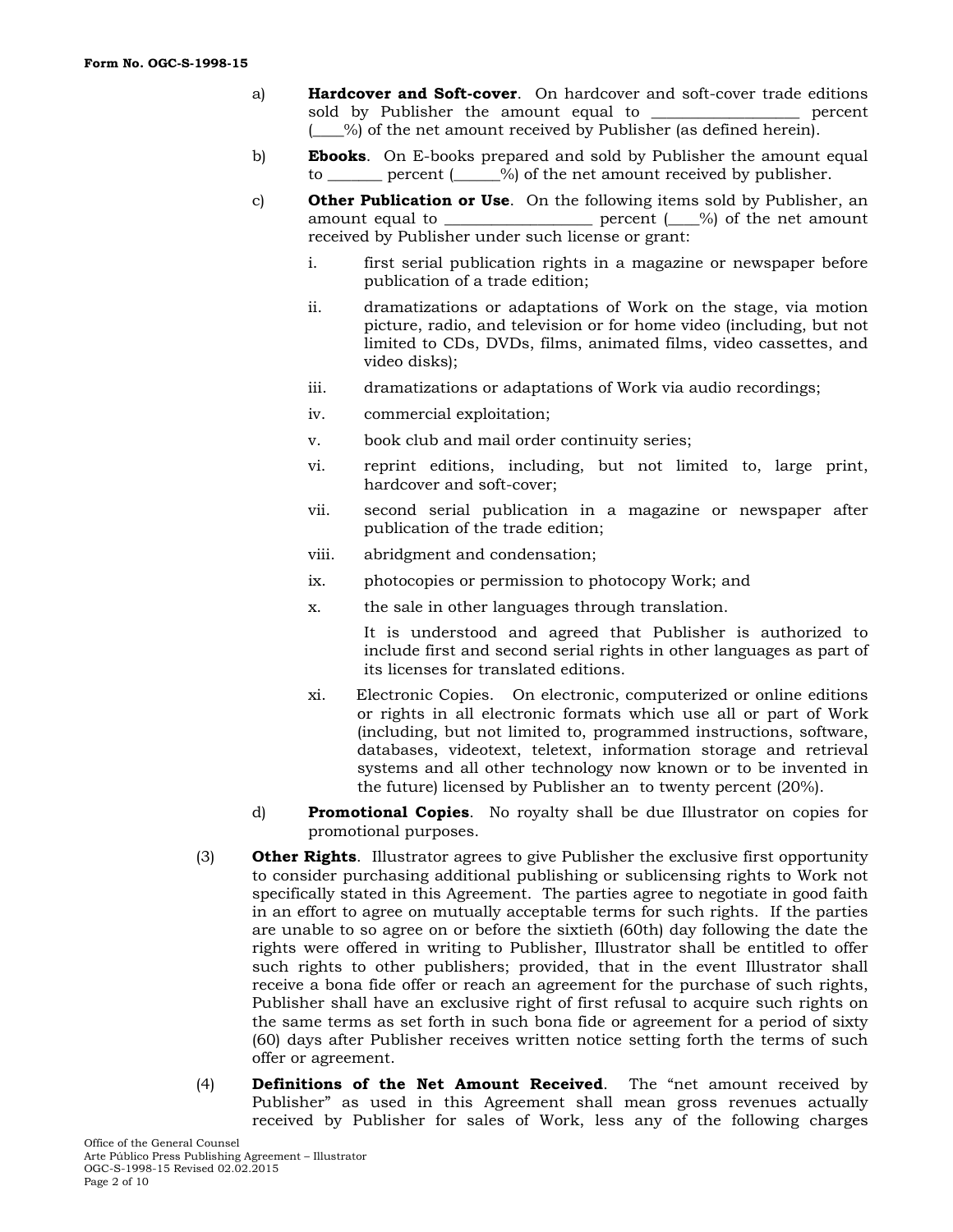applicable to any such transactions: (1) appropriate credits and trade discounts given to the customer or rebated by Publisher; (2) foreign agents' commissions paid by Publisher; (3) reasonable reserves or deductions for returns, and (4) any other amounts or charges set forth herein.

#### 2. **Preparation of Work: Review and Acceptance by Publisher**

- a. **Delivery Date**. Illustrator and Publisher have entered into this Agreement in reliance on the Delivery Date and in anticipation that Work will be satisfactory in form and content to Publisher. Any change in the Delivery Date must be agreed to by both parties in writing. The parties acknowledge that time is of the essence in the delivery of the illustrations.
- b. **Conformance of Illustrations to Illustrator's Warranties**. Illustrator agrees to prepare Work in accordance with Illustrator's Warranties as set forth in Section 6.a.
- c. **Completed Copy**. Illustrator will provide to Publisher



#### d. **Permissions, Authorizations and Research Materials**.

- (1) **Text**. If any text, charts, illustrations or research material created or controlled by others ("Third Party Materials") is incorporated into Work, Illustrator will obtain, at Illustrator's expense, written permission (the "Permissions") for any and all such Third Party Materials. It is understood and agreed that the rights granted by Permissions shall extend to all of the publishing, distribution, promotional, advertising, licensing and sublicensing rights granted by Illustrator to Publisher in this Agreement. If requested by Publisher, Illustrator shall immediately deliver such Permission to Publisher. Publisher may delete from Work any Third Party Material that has not been properly authorized.
- (2) **Other Material**. Publisher may commission third parties to contribute or prepare any text, index, illustrations, maps, charts, research, or other material in connection with Work as has been mutually agreed by Illustrator and Publisher to be necessary to Work. Any expenses incurred by Publisher to obtain such other material and the proper authorization for the use of such material in Work will reduce the net amounts received.
- (3) **Records and Documentation**. Illustrator agrees to maintain appropriate records and documentation of Work, including without limitation, permissions and copies of research notes and tape recordings for a period of not less than three (3) years and one (1) day from the date of Publisher's last publication of Work.
- e. **Review and Acceptance of the Completed Illustrations**. If Publisher receives the completed illustrations on or before the Delivery Date, Publisher will review the illustrations and notify Illustrator whether Publisher considers the illustrations satisfactory for publication. Failure of Illustrator to deliver the completed illustrations to Publisher on or before the Delivery Date shall give Publisher the right to terminate this Agreement and shall relieve Publisher from all liability hereunder; provided that Publisher may accept illustrations which are delivered after the Delivery Date if Publisher notifies Illustrator in writing within thirty (30) days after the receipt of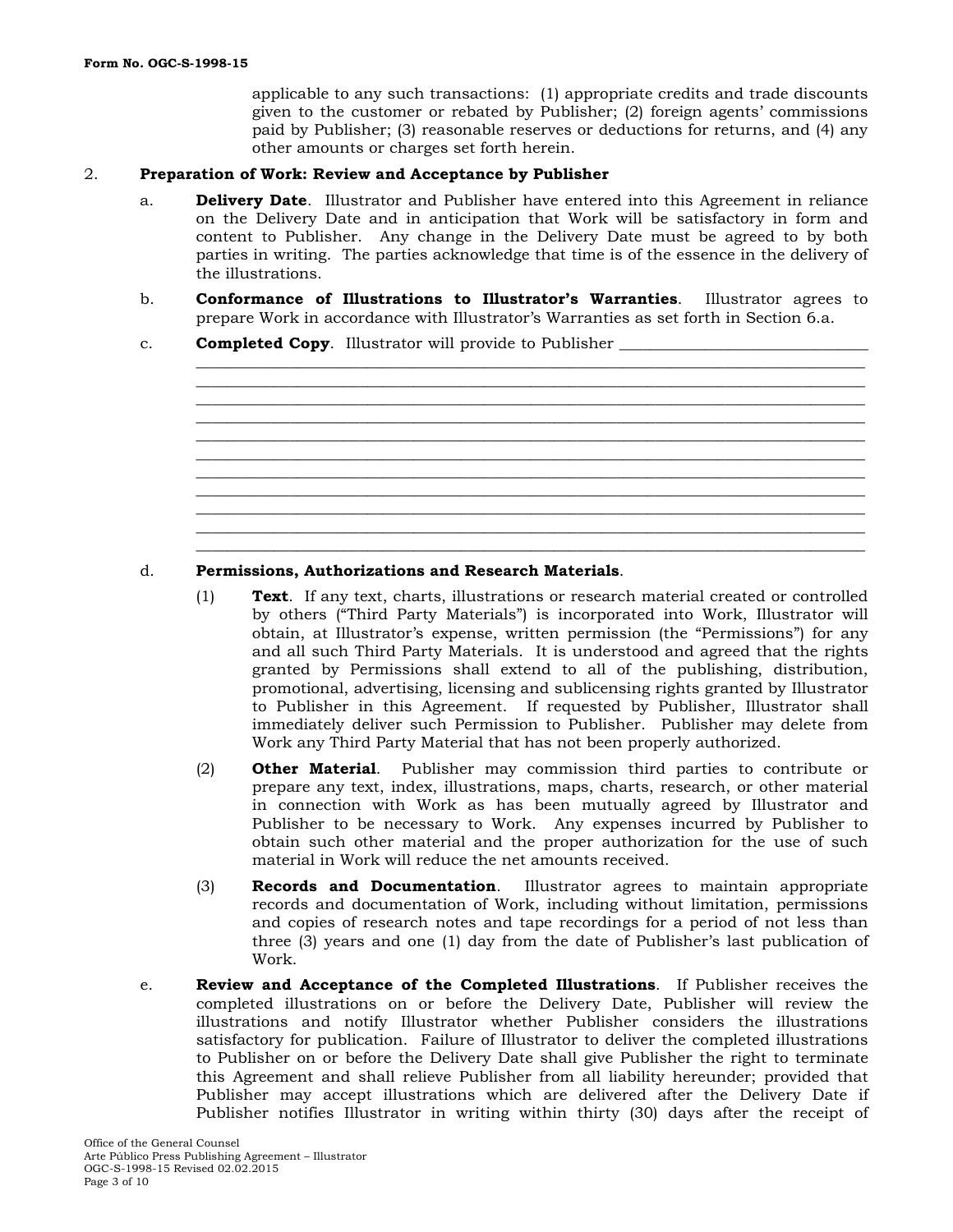illustrations that Publisher is accepting the illustrations under the terms of this Agreement.

- f. **Illustrator's Right to Resubmit Revised Illustrations**. If Publisher finds the completed illustrations to be unsatisfactory, Publisher will specify in writing the reasons why Publisher believes the completed illustrations are unsatisfactory. Illustrator shall then have the right to resubmit revised illustrations at a mutually agreed delivery date which shall be reasonable under the circumstances, but which in no event shall be more than 90 days after the date on which Publisher notifies Illustrator of rejection of the illustrations. Although Publisher shall not be required to provide additional editorial services to assist Illustrator in rendering the completed illustrations satisfactory for publication, Publisher may do so after consultation with Illustrator.
- g. **Acceptance of the Revised Illustrations**. If Publisher finds the revised, completed illustrations to be satisfactory in form and content under Section 2.f. (including the material stipulated under Section 2.d.), Publisher will notify Illustrator of Publisher's acceptance of Work for publication. Actual publication of Work by Publisher shall be deemed acceptance of Work; provided, however, any action other than notice or actual publication by Publisher (such as the payment of any advances or the commencement of the editorial process) shall not be construed as acceptance of Work.
- h. **Publisher's Revision of Illustrations**. Publisher shall be authorized to edit the illustrations of Work for style and usage, but shall not be entitled to make substantive changes in Work without Illustrator's prior written approval.
- i. **Termination Prior to Publication**. If any of the following circumstances arise, this Agreement may be terminated by the party and in the manner set forth below:
	- (1) **Failure to Deliver**. If Illustrator fails to deliver the completed illustrations by the Delivery Date, if Illustrator delivers complete illustrations but Publisher has rejected the illustrations on the basis of timeliness under Section 2.e., or if Illustrator delivers completed but unsatisfactory illustrations by the Delivery Date and fails to resubmit revised illustrations by the agreed-upon dated as stipulated in Section 2.f., or under Section 6.c., then Publisher may terminate this Agreement and pursue any other remedies provided herein or by applicable law, and Illustrator shall promptly repay all advances, if any, received from Publisher.
	- (2) **Unsatisfactory Illustrations**. If Publisher informs Illustrator that the revised illustrations (under Section 2.f.) is not satisfactory for any reason, or if Illustrator fails to make changes to eliminate legal risk (under Section 6.c.), this Agreement shall terminate and Illustrator will reimburse Publisher for advances if any, paid to Illustrator, if and when Illustrator receives advances or other revenues from another source for uses (in any form) of Work or a work based on Work. Notwithstanding Publisher's right of termination herein, Illustrator shall be free to offer Work or any rights in or from Work to another party, it being understood that Publisher's exclusive rights granted hereunder will continue in full force and effect.
	- (3) **Refusal to Revise**. Illustrator may choose to terminate this Agreement instead of revising the illustrations in accordance with Section 2.f. or Section 6.c. In this event, Illustrator shall promptly repay all advances, if any, received from Publisher.
	- (4) **Failure to Publish**.
		- i. If Publisher fails to give notice to Illustrator as required in Section 2.e. and such failure continues for sixty (60) days after receipt of written notice from Illustrator of such failure, Illustrator may terminate this Agreement.
		- ii. If after acceptance Publisher fails to publish Work on or before the date set forth in Section 3.a. or any extension thereof as provided for herein,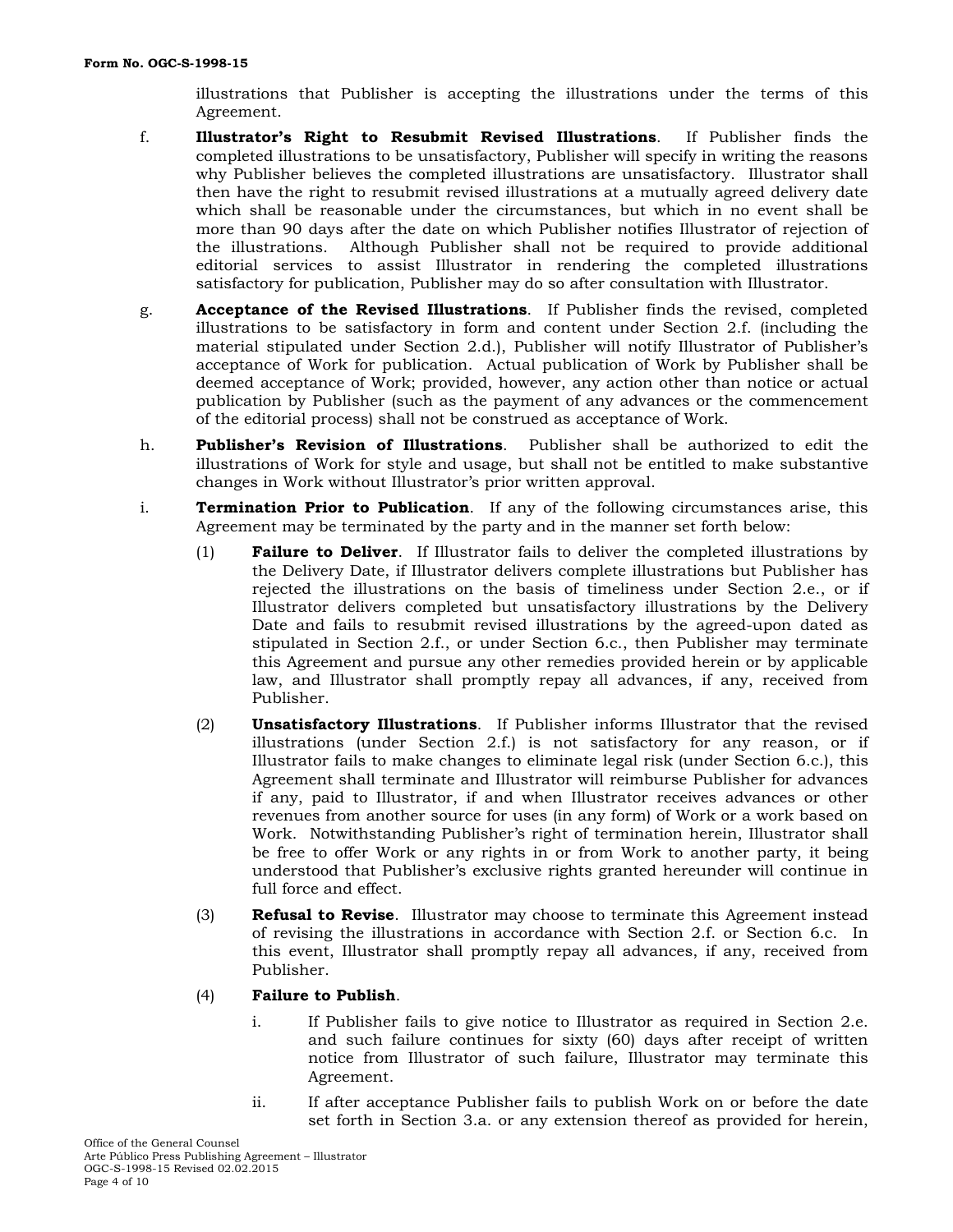Illustrator may send Publisher written notice demanding that Publisher begin acts toward publication of Work within thirty (30) days after receipt of such notice. If Publisher does not provide written verification that such acts have been commenced within the thirty (30) day time period, Illustrator may terminate this Agreement.

- iii. Upon termination as a result of either (i) or (ii), Illustrator shall retain all advance payments made up to that time by Publisher as Illustrator's sole and exclusive remedy for non-publication.
- (5) **Publisher's Right to First Refusal after Certain Terminations**. In the event that this Agreement is terminated by Publisher under this Section 2.i. and, within five (5) years from such termination date, Illustrator shall receive a bona fide offer or reach an agreement for the purchase of rights relating to Work or any part thereof, Publisher shall have an exclusive right to first refusal to acquire such rights on the same terms as set forth in such bona fide offer or agreement for a period of sixty (60) days after Publisher receives written notice setting forth the terms of such offer or agreement.
- j. **Postponement of Publication**. Publisher may delay its decision whether to accept the illustrations and/or postpone publication or distribution of Work during legal review under Section 6.c.; provided that the time period of such delay shall be reasonable under the circumstances

### 3. **Publication**

- a. **Date of First Publication**. Provided that the illustrations and all required consents are delivered to Publisher on or before the Delivery Date, Publisher will publish Work at its expense on or before \_\_\_\_\_\_\_\_\_\_\_\_\_\_\_\_\_\_, unless publication is delayed by circumstances beyond Publisher's reasonable control or by legal review of Work under Section 6.c.
- b. **Illustrator's Correction in Proof**. Publisher shall send Illustrator proofs of Work, and Illustrator agrees to read, correct, and return them promptly, but in no event later than ten (10) days after receipt of the proofs. Any changes requested by Illustrator shall be incorporated at Publisher's sole discretion. Failure of Illustrator to respond with any corrections within the ten (10) day period shall be deemed to be an acceptance of the proof by Illustrator. Illustrator agrees to pay the cost of alterations initiated by Illustrator that exceed ten percent (10%) of the initial composition expense. Such amounts may be deducted from the determination of net amount revised by Publisher. Illustrator will not be required to pay for printer's or Publisher's errors.
- c. **Title of Work**. Illustrator and Publisher shall mutually agree upon the title of Work.
- d. **Style of Publication**. Publisher shall determine the style and manner of publication, including design, form, printing, production, price, sale, promotion and distribution of free copies. These decisions shall be based solely on Publisher's own experience and judgment and will reflect its business decisions made in good faith.
- e. **Advertisements**. Publisher or its licensees will not insert or authorize the insertion of advertisements in any book edition of Work without Illustrator's written consent, with the exception that mention may be made of other books published by Publisher or its licensees in soft-cover editions of Work.
- f. **Promotion of Work**. Publisher may use and authorize others to use Illustrator's name, likeness, and biographical information in connection with the exercise of the rights granted under this Agreement and in any related advertising and promotion. Illustrator agrees to cooperate with Publisher in promoting Work as Publisher may reasonably request, in accordance with a mutually agreeable schedule. Illustrator acknowledges and agrees that he or she shall not be entitled to any additional consideration for the rights set forth in this Section 3.f.; it being understood that the royalties set forth herein shall constitute the consideration for these rights.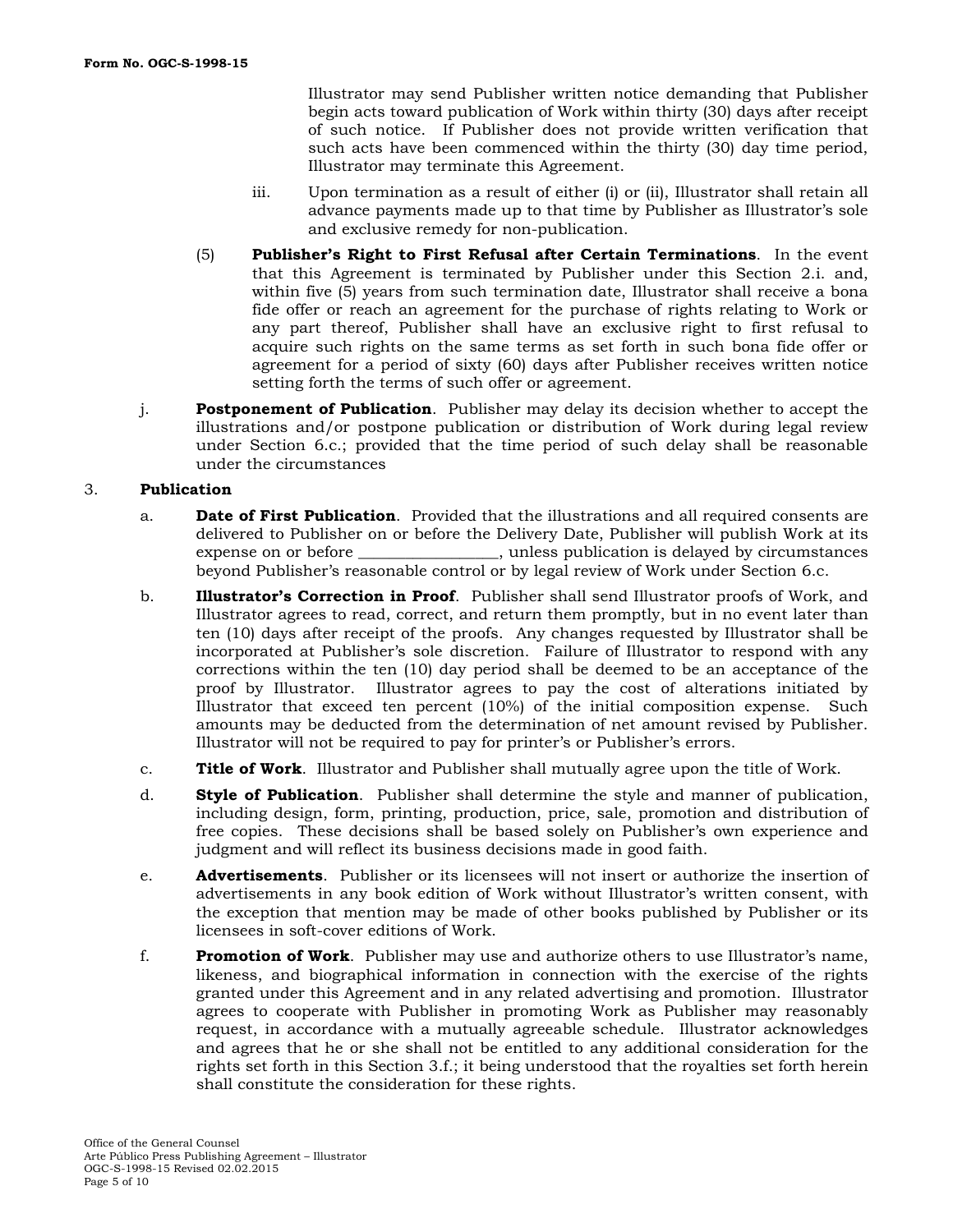g. **Illustrator's Free Copies**. Illustrator shall receive 20 free copies of Work on first publication in book form, and may purchase, at Illustrator's discount of forty percent (40%) from Publisher's list price for Work, further copies of Work for personal use and for limited resale at promotional events; provided that such re-sales may not be made to trade and must be in compliance with all agreements of Publisher relating to Work.

### 4. **Copyright and Selections**

- a. **Assignment, Registration and Notice**. Illustrator hereby assigns any and all copyrights which Illustrator may have in Work to Publisher and agrees to take such actions, and to execute and deliver to Publisher such documents, as are necessary and reasonable to secure such assignment. Upon first publication of Work in the United States, Publisher will insert the copyright notice for Work in the name of Illustrator in every copy of Work and will require the same of its licensees. Publisher will register copyright for Work in the United States within ninety (90) days of its first publication.
- b. **Notification of Prior Publication**. If Illustrator grants or has granted any rights for other to publish or otherwise exploit part or all of Work before Publisher's publication and if such rights have not been transferred to Publisher under this Agreement, Illustrator will promptly notify Publisher of the dates of such publications and will deliver to Publisher the documents (such as assignments of copyrights) which Publisher deems necessary to secure copyright for Work.
- c. **Selections for Promotion**. If Publisher believes it will benefit Work, for promotional purposes, to publish or to permit critics, reviewers or others to publish or otherwise use excerpts of less than five hundred (500) words from Work or summaries of Work, it may do so without charge to them or payment to Illustrator. If Illustrator or Illustrator's licensees make written requests to reproduce short excerpts from Work or summaries of Work for promotional purposes and not for sale, Publisher and Illustrator will permit such uses if they do not exceed a total of seven thousand five hundred (7,500) words or ten percent (10%) of the text, whichever is shorter. A proper copyright notice will be used. The use of said material shall not generate income for either party.
- d. **Non-profit Uses**. Publisher may permit third parties to reproduce or record Work in appropriate forms for the physically or mentally disabled on a non-profit basis, without charge to such third parties or payment to Illustrator.
- e. **Infringement by Others**. If during the existence of this Agreement, the copyright for Work or any part thereof shall be infringed or a claim for unfair competition shall arise from the unauthorized use of Work or any part of it, the parties may proceed jointly to protect rights in Work, and share expenses and recoveries jointly. Either party shall have the right to prosecute such action, and such party shall bear the expenses, and any recoveries shall belong to such party. Publisher shall not be liable to Publisher's failure to take such legal steps. Each of the parties shall give the other prompt written notice of any claims that Work infringes on any rights of third parties, or of any known infringement of Work by a third party.

#### 5. **Statements to Illustrator**

- a. **Payments**. After publication, Publisher will render annual statements of account on or before December 31 of each year covering the net amounts received from sales and licenses of Work through August 31 of such year, and shall pay with the statements the net amounts due, payable to Illustrator by check at the address contained herein, subject to the following exceptions:
	- (1) **Reserves for Returns**. To avoid overpayment to Illustrator and to provide for possible return of stock by booksellers, Publisher may withhold a reasonable reserve against the royalties accrued to Illustrator on all sales of Work in any of Publisher's editions. Such reserve shall be withheld for not more than 2 months following the date of the annual statement, and any amounts withheld under such reserve shall be due and payable at the earlier of (i) the end of such period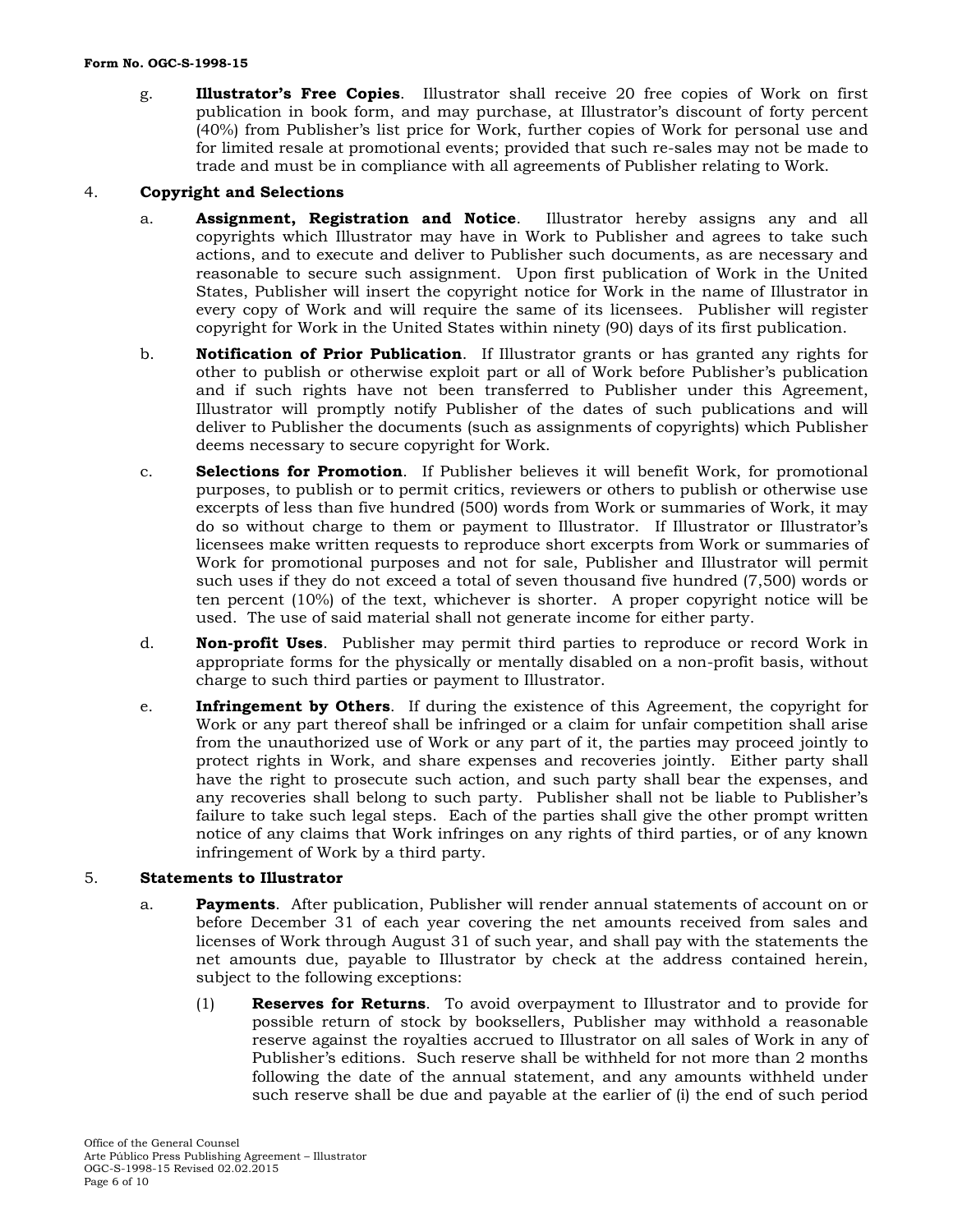or (ii) when they are no longer needed to cover actual or reasonably foreseeable returns.

- (2) **Illustrator's Charges or Debts; Offset**. Publisher may, in addition to any other remedies provided by law, deduct any charge provided for in this Agreement or other debt owed to Publisher by Illustrator from any and all monies otherwise due Illustrator from Publisher under this Agreement.
- (3) **Licensees' Statements**. Publisher shall provide copies of statements from subsidiary rights licenses to Illustrator upon Illustrator's reasonable request. License fees collected from subsidiary rights purchasers will first be applied to the repayment of Illustrator's advance; once the advance has been repaid to Publisher, Illustrator's portion of the license fee will be paid along with any royalties earned on/or before the yearly scheduled date (see Section 5.a.)
- (4) **Other Information**. Publisher agrees to provide Illustrator, upon reasonable written request which shall not occur more than once in every twelve (12) month period, with specific information regarding inventories, printings, and returns which may not otherwise appear on the records of account.
- b. **Verification of Accounting**. Illustrator or Illustrator's representative, at Illustrator's request, may examine Publisher's records of account as they relate to sales or licenses of Work as appropriate to verify the accuracy of Publisher's records of account, provided that any examination is performed no more than once a year, after reasonable notice, during normal business hours of Publisher. If errors of more than five percent (5%) are found, the expense of examining Publisher's records shall be borne by Publisher. Errors not objected to in writing within two (2) years following the end of the fiscal period to which such errors relate shall be deemed waived by Illustrator.

### 6. **Legal Undertakings**

- a. **Illustrator's Warranties**. Illustrator represents and warrants that Work is and will be in accordance with the following "Illustrator's Warranties," which Illustrator makes for the benefit of Publisher and any third party acquiring any right or interest in Work or a copy of Work through Publisher.
	- (1) **Disclosure Affecting Rights Granted**. Unless otherwise disclosed to Publisher in writing, Illustrator warrants that:
		- i. Work has not been previously published in whole or in part;
		- ii. Work is not, and prior to the normal expiration of copyright will not be, in the public domain in whole or in part;
		- iii. Work is and will be original and Illustrator is its sole illustrator and creator;
		- iv. no third party has or will have any claim to or interest in Work as a coillustrator or otherwise; and
		- v. Illustrator has not entered and will not enter into any agreement with any third party conflicting with Publisher's rights relating to the creation, subject matter, or publication of Work, including without limitation any copyright or other similar right in Work.
	- (2) **Risk of Liability**. Work will not infringe any valid copyright, or other proprietary or property rights of any other person, contain any matter that libels or violates the privacy or publicity or any rights of any person or entity, or otherwise be in contravention of law; and Illustrator has used and will use all reasonable care in the creation, research, and preparation of Work to ensure that all facts and statements in Work are true and correct in all material respects.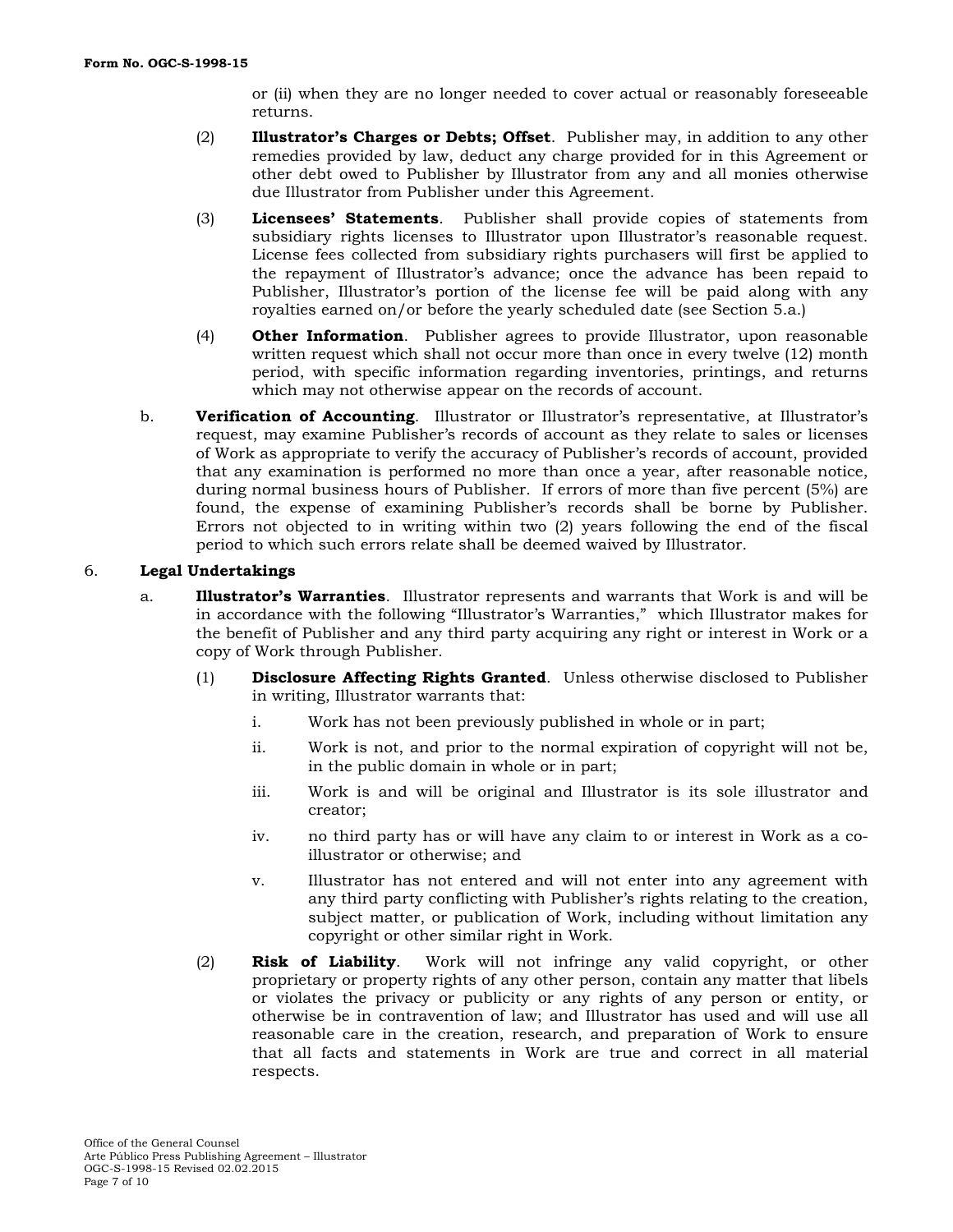- (3) **Risk of Injury**. Work will not contain any statement, formula, direction, recipe, prescription of other matter that involves a reasonably foreseeable risk of injury or damage to Work's readers or others.
- (4) **Third-Party Claims**. Illustrator is not aware of any claim or proceeding by any third party inconsistent with any of Illustrator's Warranties, and Illustrator will inform Publisher if any such claim is made or threatened in the future.
- (5) **Other Publication**. Illustrator has not published or authorized publication of any work that would compete directly with Work or materially diminish the value of the rights granted to Publisher in this Agreement, and will not do so during the term of this Agreement.
- (6) **Ability to Comply**. Illustrator is free to make this Agreement and will remain free to perform all of Illustrator's obligations under this Agreement.
- (7) **Cooperation**. Illustrator agrees to cooperate with Publisher and its legal counsel and other representatives in the defense of any claim or proceeding arising out of Work.
- b. **Publisher's Material**. Illustrator's Warranties shall not apply to any material supplied solely by Publisher under Section 2.d.(2) of this Agreement.
- c. **Legal Review**. Publisher may, but is not required to, investigate whether Work presents legal risk or whether Illustrator's Warranties are accurate, obtain a legal opinion on behalf of Illustrator, or request changes. Any investigation or opinion or requested changes shall not affect Illustrator's Warranties or responsibilities. Publisher may request Illustrator to make changes to Work in consideration of the legal rights of others. If Illustrator is unwilling to make such changes, Publisher or Illustrator may terminate this Agreement as provided in Section 2.i.(2) and 2.i.(3) of this Agreement.
- d. **Illustrator's Breach**. Illustrator agrees that in the event of a breach or threatened or attempted breach of this Agreement by Illustrator, Publisher would be irreparably injured and would be without adequate remedy at law. Therefore, in the event of a breach or a threatened or attempted breach of any of the provisions hereof, Publisher shall be entitled, in addition to any other remedies which it may have hereunder at law or in equity, to seek a temporary restraining order, temporary and/or permanent injunction and/or a decree for specific performance of the terms hereof without the necessity of showing actual or threatened damage, and without being required to furnish a bond or other security. If a court or arbiter makes findings of fact indicating that Illustrator's breach was intentional, malicious, or willful, Publisher may recover any unearned portion of the advance; and/or Publisher, and any third party acquiring any right or interest in Work or a copy of Work, may recover from Illustrator any costs, expenses, and damages arising from such breach which are not covered by insurance.
- e. **Indemnification by Illustrator**. To the extent authorized by the laws and constitution of the State of Texas, Illustrator agrees to indemnify, defend and hold Publisher and/or its licensees harmless from any claims, losses, suits, costs, proceedings, damages, or liabilities (including attorney's fees) that arise out of or are based on the grounds that Work, in any form, contains libelous, defamatory, or unlawful material, or that it infringes upon existing proprietary rights, and will reimburse Publisher for any legal or other expenses incurred by Publisher in connection with investigating or defending against such claims, losses, suits, proceedings, damages or liabilities, as and when such expenses are incurred; and until such claim or suit has been settled or withdrawn, Publisher may withhold any sums due Illustrator under this Agreement. Publisher reserves the right to settle any claim, proceeding, or suit at any time.
- f. **Continuance of Illustrator's Warranties and Responsibilities**. Illustrator's Warranties and Illustrator's other responsibilities under this Section 6 shall be in effect throughout the term of this Agreement and shall survive its termination.

#### 7. **Discontinuance of Publication and Reversion of Rights**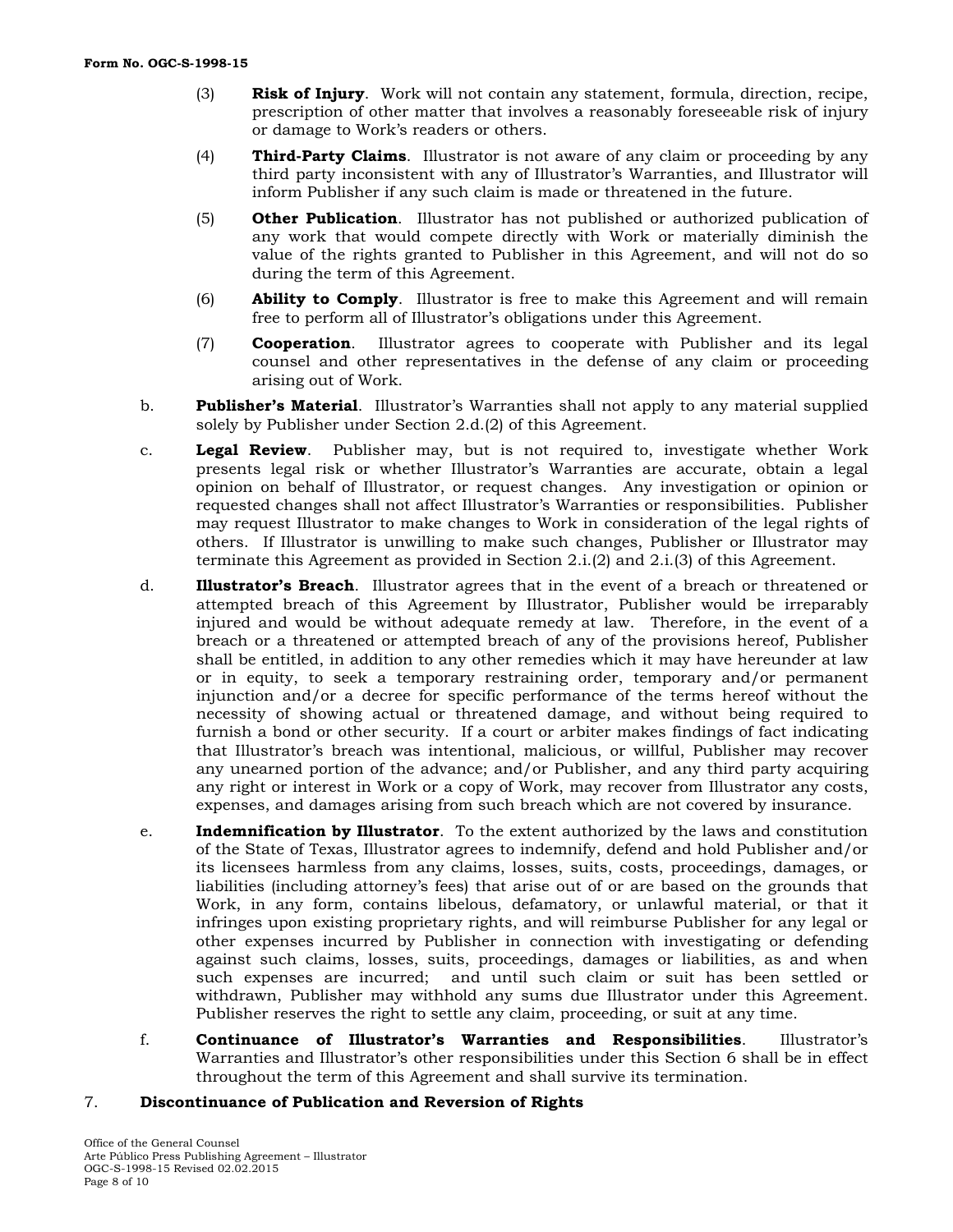- a. **Definition of "In Print."** Work shall be deemed "in print" when copies of Work are available and offered for sale in any medium authorized under this Agreement, whether issued by Publisher or by its licensees, or when an edition of Work is under license or option to be published by another party within twenty-four (24) months.
- b. **Request to Place in Print**. If Work is not in print and if three (3) years have elapsed since Work was last in print, Illustrator may request in writing that Publisher place Work in print. Publisher shall notify Illustrator in writing within three (3) months from the receipt of such request whether it intends to place Work in print, and if within six (6) months from receipt of Illustrator's request Publisher has made arrangements to place Work in print, this Agreement will continue in full force.

If written verification that Work will be placed in print is not supplied by Publisher within six (6) months of the receipt by Publisher of Illustrator's request and Illustrator is in compliance with all other terms of this Agreement, Publisher shall execute and deliver a written document reverting all rights in Work granted herein to Illustrator, except (i) all other covenants, representation and warranties of Illustrator, including without limitation, rights of Publisher to other Works of Illustrator and all indemnification obligations of Illustrator relating to Work, shall remain in full force and effect and shall not be reverted or assigned to Illustrator; and (ii) any existing licenses or options Publisher has granted to a third party for other rights granted to Publisher shall continue in effect according to their terms, and Illustrator and Publisher shall continue to share in the revenues from such licenses subject to Section 1.d.(3).

## 8. **Miscellaneous**

- a. **Survival**. Upon expiration or termination of this Agreement, the provisions of this Agreement shall be of no further force or effect, except that (i) those provisions of this Agreement that expressly survive, or by their nature are intended to survive, expiration or termination shall so survive and (ii) no party shall be relieved by such expiration or termination from any liability accrued prior to such expiration or termination.
- b. **Notices**. Any notice, consent, approval, request, demand or other communication required or permitted hereunder must be in writing to be effective and shall be deemed delivered and received (i) if personally delivered or if delivered by telecopy with electronic confirmation when actually received by the party to whom sent, or (ii) if delivered by mail (whether actually received or not), at the close of business on the third business day next following the day when placed in the federal mail, postage prepaid, certified or registered mail, return receipt requested, addressed to the parties at their respective address set forth above (or to such other address as any party shall specify by written notice given to the other party).
- c. **Binding Effects; Benefits**. This Agreement shall be binding upon and shall inure to the benefit of the parties hereto and their respective heirs, successors and assigns. Notwithstanding anything contained in this Agreement to the contrary, nothing in this Agreement, expressed or implied, is intended to confer on any person other than the parties hereto or their respective successors and assigns any rights, remedies, obligations or liabilities under or by reason of this Agreement.
- d. **Governing Law; Venue**. This Agreement, and all questions relating to its validity, interpretation, performance and enforcement (including, without limitation, provisions concerning limitations of action), shall be governed by and construed in accordance with the laws of the State of Texas (exclusive of the conflict of law provisions thereof). With regard to any dispute arising out of or related to this Agreement and to the extent permitted by applicable law, each of the parties submits to the non-exclusive jurisdiction of any state court sitting in Austin, Travis County, Texas, or Houston, Harris County, Texas, (such selection at the sole discretion of Publisher) and agrees that all claims with respect to such action or proceeding may be heard and determined in any such court.
- e. **Headings**. Headings of the Sections of this Agreement are for the convenience of the parties only, and shall be given no substantive or interpretive effect whatsoever.